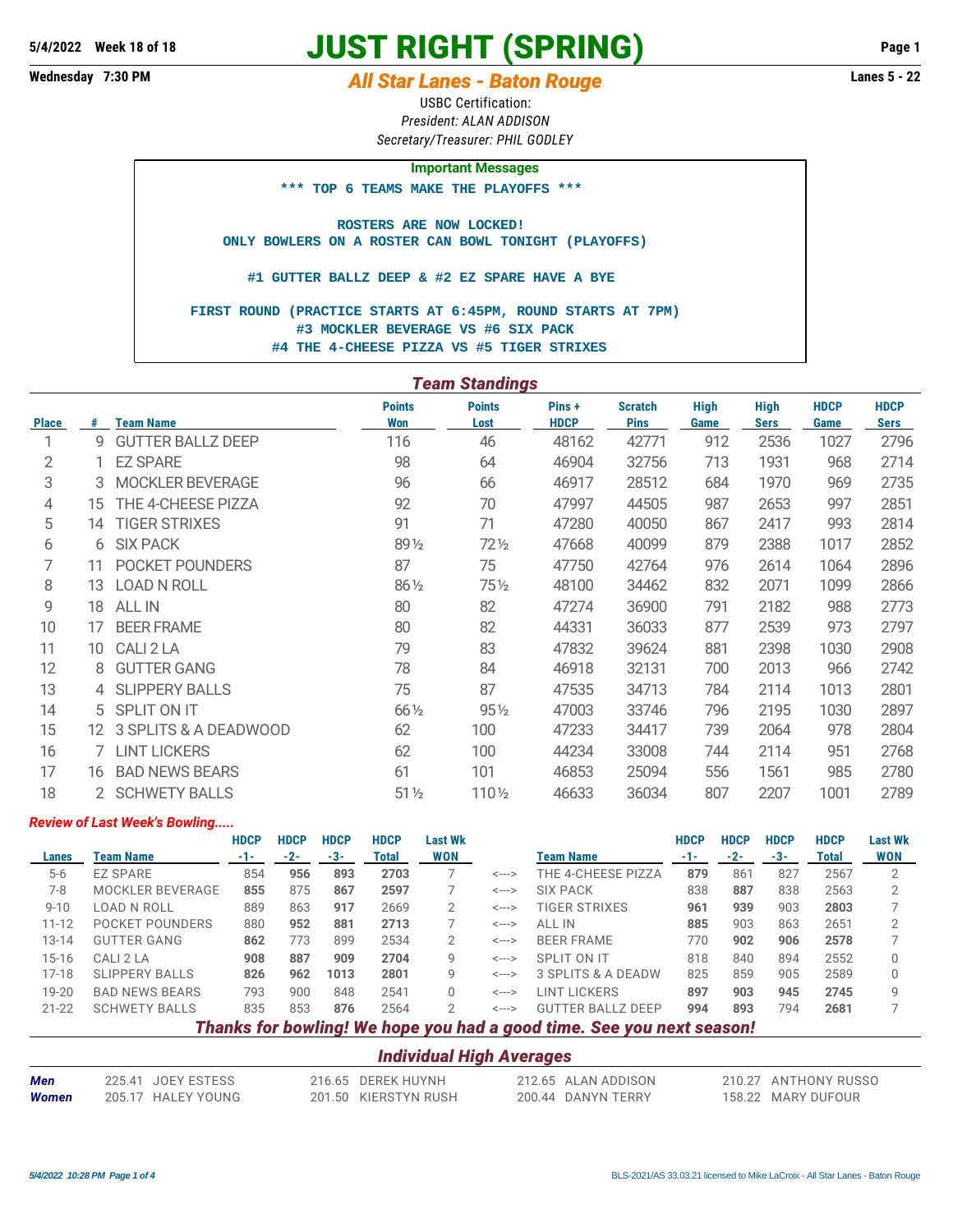| 5/4/2022                    | <b>Week 18 of 18</b> |             |                                        |                                          |  |                       |                                                 |                       | <b>JUST RIGHT (SPRING)</b>                                                                                          |          |                          |                                            |                    |                                         |                  |          |                                      | Page 2                                         |
|-----------------------------|----------------------|-------------|----------------------------------------|------------------------------------------|--|-----------------------|-------------------------------------------------|-----------------------|---------------------------------------------------------------------------------------------------------------------|----------|--------------------------|--------------------------------------------|--------------------|-----------------------------------------|------------------|----------|--------------------------------------|------------------------------------------------|
|                             |                      |             |                                        |                                          |  |                       |                                                 |                       | <b>Most Improved Average</b>                                                                                        |          |                          |                                            |                    |                                         |                  |          |                                      |                                                |
| <b>Men</b>                  | 141                  |             | to                                     | 159.13                                   |  |                       |                                                 |                       | = +18.13 DILLON COCKERHAM                                                                                           |          | <b>Women</b>             |                                            | 192                | to                                      | 201.50           | $\, =$   | $+9.50$                              | <b>KIERSTYN RUSH</b>                           |
|                             | 167                  |             | to                                     | 183.23                                   |  | = +16.23 TREG TULLIER |                                                 |                       |                                                                                                                     |          |                          |                                            | 134                | to                                      | 140.71           | $\equiv$ | $+6.71$                              | <b>CARMEL TAYLOR</b>                           |
|                             | 138                  |             | to                                     | 153.91                                   |  |                       |                                                 |                       | = +15.91 RAMON VILAYSACK                                                                                            |          |                          |                                            | 107                | to                                      | 113.38           | $\equiv$ | $+6.38$                              | <b>KELCI MORALES</b>                           |
|                             | 135                  |             | to                                     | 147.89                                   |  | $= +12.89$ CHAD ROSSI |                                                 |                       |                                                                                                                     |          |                          |                                            | 138                | to                                      | 141.53           | $=$      | $+3.53$                              | <b>LYNETTE WILKS</b>                           |
|                             | 180                  |             | to                                     | 189.85                                   |  | $= +9.85$             |                                                 | <b>GARY WILLIAMS</b>  |                                                                                                                     |          |                          |                                            | 99                 | to                                      | $100.16 =$       |          | $+1.16$                              | <b>JACKIE RODRIGUEZ</b>                        |
|                             |                      |             |                                        |                                          |  |                       |                                                 |                       | <b>Last Week's Top Scores</b>                                                                                       |          |                          |                                            |                    |                                         |                  |          |                                      |                                                |
|                             |                      |             | <b>Scratch Game</b>                    |                                          |  |                       |                                                 | <b>Scratch Series</b> |                                                                                                                     |          |                          |                                            |                    | <b>Handicap Game</b>                    |                  |          |                                      | <b>Handicap Series</b>                         |
| <b>Men</b>                  |                      |             |                                        | 279 BEN ABRAMSKY                         |  |                       | 738 ALAN ADDISON                                |                       |                                                                                                                     |          |                          |                                            |                    | 297 BEN ABRAMSKY                        |                  |          |                                      | 821 GARY WILLIAMS                              |
|                             |                      |             |                                        | 268 ALAN ADDISON                         |  |                       |                                                 |                       | 725 BEN ABRAMSKY                                                                                                    |          |                          | 294                                        |                    | <b>GARY WILLIAMS</b>                    |                  |          | 779                                  | <b>BEN ABRAMSKY</b>                            |
|                             | 258                  |             |                                        | <b>GARY WILLIAMS</b>                     |  |                       |                                                 |                       | 713 GARY WILLIAMS                                                                                                   |          |                          | 281                                        |                    | <b>MARK HEFFLEY</b>                     |                  |          | 777                                  | ALAN ADDISON                                   |
|                             | 258                  |             |                                        | <b>MARK HEFFLEY</b>                      |  |                       | 664                                             |                       | JARED YOUNG                                                                                                         |          |                          | 281                                        |                    | <b>ALAN ADDISON</b>                     |                  |          | 736                                  | <b>TRENT DUGAS</b>                             |
|                             | 257                  |             |                                        | <b>DUSTIN LAMBERT</b>                    |  |                       | 653                                             |                       | <b>CASEY EASTERLING</b>                                                                                             |          |                          | 280                                        |                    | <b>DUSTIN LAMBERT</b>                   |                  |          | 733                                  | MICHAEL MAGNON                                 |
| <b>Women</b>                | 237                  |             |                                        | KIERSTYN RUSH                            |  |                       | 639                                             |                       | KIERSTYN RUSH                                                                                                       |          |                          | 259                                        |                    | KIERSTYN RUSH                           |                  |          |                                      | 714 LYNETTE WILKS                              |
|                             | 178                  |             |                                        | LYNETTE WILKS                            |  |                       |                                                 |                       | 486 LYNETTE WILKS                                                                                                   |          |                          |                                            |                    | 254 LYNETTE WILKS                       |                  |          |                                      | 705 KIERSTYN RUSH                              |
|                             | 167                  |             |                                        | <b>CARMEL TAYLOR</b>                     |  |                       | 439                                             |                       | <b>CARMEL TAYLOR</b>                                                                                                |          |                          | 247                                        |                    | <b>ROBIN FALCON</b>                     |                  |          | 675                                  | <b>ROBIN FALCON</b>                            |
|                             | 145<br>131           |             |                                        | ROBIN FALCON<br><b>CODY PRUETT</b>       |  |                       | 369<br>358                                      |                       | <b>ROBIN FALCON</b><br><b>CODY PRUETT</b>                                                                           |          |                          | 243<br>237                                 |                    | <b>CARMEL TAYLOR</b><br>KIM VAN DINTHER |                  |          | 669<br>667                           | <b>KIM VAN DINTHER</b><br><b>CARMEL TAYLOR</b> |
|                             |                      |             |                                        |                                          |  |                       |                                                 |                       |                                                                                                                     |          |                          |                                            |                    |                                         |                  |          |                                      |                                                |
|                             |                      |             |                                        |                                          |  |                       |                                                 |                       | <b>Season High Scores</b><br>Bowlers must have completed a minimum of 27 games to be eligible for any league award. |          |                          |                                            |                    |                                         |                  |          |                                      |                                                |
|                             |                      |             | <b>Scratch Game</b>                    |                                          |  |                       |                                                 | <b>Scratch Series</b> |                                                                                                                     |          |                          |                                            |                    | <b>Handicap Game</b>                    |                  |          |                                      | <b>Handicap Series</b>                         |
| <b>Men</b>                  |                      |             |                                        | 300 JOEY ESTESS                          |  |                       |                                                 |                       | 777 ALAN ADDISON                                                                                                    |          |                          |                                            |                    | 326 DUSTIN LAMBERT                      |                  |          |                                      | 822 BRYAN GENTILE                              |
|                             | 298                  |             |                                        | <b>DUSTIN LAMBERT</b>                    |  |                       | 770                                             |                       | <b>DEREK HUYNH</b>                                                                                                  |          |                          | 320                                        |                    | <b>TROY PRUETT</b>                      |                  |          | 821                                  | <b>GARY WILLIAMS</b>                           |
|                             |                      |             |                                        | 297 ALAN ADDISON                         |  |                       | 753                                             |                       | JARED YOUNG                                                                                                         |          |                          | 317                                        |                    |                                         | JONATHON LOSAVIO |          | 809                                  | <b>TREG TULLIER</b>                            |
|                             | 290                  |             |                                        | <b>JACOB TRUAX</b>                       |  |                       | 745                                             |                       | <b>JACOB TRUAX</b>                                                                                                  |          |                          | 310                                        |                    | <b>TREG TULLIER</b>                     |                  |          | 808                                  | <b>LOGAN MCCOY</b>                             |
|                             |                      |             |                                        | 286 DEREK HUYNH                          |  |                       |                                                 |                       | 744 BRYAN GENTILE                                                                                                   |          |                          | 308                                        |                    | <b>JACOB TRUAX</b>                      |                  |          |                                      | 801 ALAN ADDISON                               |
|                             |                      |             |                                        |                                          |  |                       |                                                 |                       |                                                                                                                     |          |                          | 308                                        |                    | <b>ADAM FONTENOT</b>                    |                  |          |                                      |                                                |
| <b>Women</b>                | 259                  |             |                                        | <b>HALEY YOUNG</b>                       |  |                       | <b>DANYN TERRY</b><br>707<br><b>HALEY YOUNG</b> |                       |                                                                                                                     |          |                          | 279                                        |                    | <b>CARMEL TAYLOR</b>                    |                  |          | 761                                  | <b>DANYN TERRY</b>                             |
|                             | 255                  |             |                                        | <b>DANYN TERRY</b>                       |  |                       | 694                                             |                       |                                                                                                                     |          | 278                      |                                            | <b>DANYN TERRY</b> |                                         |                  | 761      | KIERSTYN RUSH                        |                                                |
|                             |                      |             |                                        | 255 KIERSTYN RUSH                        |  |                       | KIERSTYN RUSH<br>689                            |                       |                                                                                                                     |          |                          | KIERSTYN RUSH<br>278<br><b>MARY DUFOUR</b> |                    |                                         |                  |          |                                      | 749 LYNETTE WILKS                              |
|                             | 217<br>207           |             |                                        | <b>MARY DUFOUR</b><br><b>CODY PRUETT</b> |  |                       | 538<br>536                                      |                       | <b>CODY PRUETT</b><br><b>MARY DUFOUR</b>                                                                            |          | 274<br>274 LYNETTE WILKS |                                            |                    |                                         |                  |          | 727<br>727                           | <b>CODY PRUETT</b><br><b>KELCI MORALES</b>     |
|                             |                      |             |                                        |                                          |  |                       |                                                 |                       | <b>Team Rosters</b>                                                                                                 |          |                          |                                            |                    |                                         |                  |          |                                      |                                                |
|                             |                      |             |                                        |                                          |  |                       |                                                 |                       |                                                                                                                     |          | <b>High</b>              |                                            | <b>High</b>        | <b>HDCP</b>                             | <b>HDCP</b>      |          | <b>Weekly Over Avg</b>               | <b>Weekly Over Avg</b>                         |
| ID#                         | Sex                  | <b>Name</b> |                                        |                                          |  |                       |                                                 | <b>Avg HDCP</b>       | <b>Pins Gms</b>                                                                                                     |          | Game                     |                                            | Sers               | Game                                    | <b>Sers</b>      |          | Game Avg +/-                         | Series Avg +/-                                 |
| 1 - EZ SPARE                |                      |             |                                        |                                          |  |                       |                                                 |                       |                                                                                                                     |          |                          |                                            |                    |                                         |                  |          |                                      |                                                |
| 2                           | M                    |             | <b>MARK WILKS</b>                      |                                          |  |                       | 177                                             | 43                    | 9562                                                                                                                | 54       | 229                      |                                            | 624                | 271                                     | 759              |          | $206 - 176 = 30$                     | $586 - 528 = 58$                               |
| 94                          | M                    |             |                                        | <b>JONATHON LOSAVIO</b>                  |  |                       | 145                                             | 72                    | 4356                                                                                                                | 30       | 247                      |                                            | 548                | 317                                     | 758              |          | $149 - 146 = 3$                      | $391 - 438 = -47$                              |
| 3<br>73                     | W<br>W               |             |                                        | <b>CARMEL TAYLOR</b><br>LYNETTE WILKS    |  |                       | 140<br>141                                      | 76<br>75              | 5347<br>7218                                                                                                        | 38<br>51 | 198<br>193               |                                            | 470<br>506         | 279<br>274                              | 707<br>749       |          | $167 - 140 = 27$<br>$178 - 140 = 38$ | 439 - 420=19<br>$486 - 420 = 66$               |
| $\overline{4}$              | W                    |             |                                        | <b>MADELYN WILKS</b>                     |  |                       | 160                                             | 58                    | 2882                                                                                                                | 18       | 206                      |                                            | 513                | 269                                     | 696              |          |                                      |                                                |
| <b>2 - SCHWETY BALLS</b>    |                      |             |                                        |                                          |  |                       |                                                 |                       |                                                                                                                     |          |                          |                                            |                    |                                         |                  |          |                                      |                                                |
| 5                           | M                    |             |                                        | <b>JASON CARLINO</b>                     |  |                       | 139                                             | 77                    | 7108                                                                                                                | 51       | 192                      |                                            | 523                | 262                                     | 739              |          | $157 - 139 = 18$                     | $434 - 417 = 17$                               |
| 6                           | M                    |             |                                        | <b>KYLE DREWETT</b>                      |  |                       | 134                                             | 81                    | 6434                                                                                                                | 48       | 175                      |                                            | 469                | 256                                     | 712              |          | 134 - 134=0                          | $364 - 402 = -38$                              |
| 7                           | M                    |             |                                        | MICHAEL PAULINA                          |  |                       | 197                                             | 25                    | 10654                                                                                                               | 54       | 256                      |                                            | 707                | 282                                     | 785              |          | $216 - 197 = 19$                     | $576 - 591 = -15$                              |
| 8                           | M                    |             |                                        | <b>JASON GIAMANCO</b>                    |  |                       | 199                                             | 23                    | 8576                                                                                                                | 43       | 249                      |                                            | 688                | 254                                     | 713              |          | $216 - 200 = 16$                     | $575 - 600 = -25$                              |
| <b>3 - MOCKLER BEVERAGE</b> |                      |             |                                        |                                          |  |                       |                                                 |                       |                                                                                                                     |          |                          |                                            |                    |                                         |                  |          |                                      |                                                |
| 90                          | M                    |             |                                        | RAMON VILAYSACK                          |  |                       | 153                                             | 64                    | 6926                                                                                                                | 45       | 223                      |                                            | 535                | 290                                     | 754              |          | $190 - 152 = 38$                     | $511 - 456 = 55$                               |
| 10<br>11                    | M<br>M               |             | <b>BRAD LANDOR</b><br><b>COLBY LEE</b> |                                          |  |                       | 133<br>119                                      | 82<br>95              | 2398<br>5739                                                                                                        | 18<br>48 | 168<br>161               |                                            | 436<br>433         | 256<br>255                              | 691<br>709       |          | $124 - 119 = 5$                      | $343 - 357 = -14$                              |
| 12                          | M                    |             |                                        | PRESTON HOYLE                            |  |                       | 114                                             | 99                    | 4119                                                                                                                | 36       | 158                      |                                            | 422                | 269                                     | 736              |          | $128 - 113 = 15$                     | $375 - 339 = 36$                               |
| 101                         | M                    |             |                                        | <b>LARRY VILAYSACK</b>                   |  |                       | 179                                             | 41                    | 2691                                                                                                                | 15       | 258                      |                                            | 624                | 210                                     | 588              |          | 174 - 184 = - 10                     | $480 - 552 = -72$                              |
| <b>4 - SLIPPERY BALLS</b>   |                      |             |                                        |                                          |  |                       |                                                 |                       |                                                                                                                     |          |                          |                                            |                    |                                         |                  |          |                                      |                                                |
| 13                          | M                    |             |                                        | MICHAEL MAGNON                           |  |                       | 145                                             | 72                    | 7407                                                                                                                | 51       | 193                      |                                            | 521                | 262                                     | 733              |          | 181 - 143=38                         | $514 - 429 = 85$                               |
| 14                          | M                    |             |                                        | <b>FRANCIS GIBSON</b>                    |  |                       | 116                                             | 98                    | 349                                                                                                                 | 3        | 140                      |                                            | 349                |                                         |                  |          |                                      |                                                |
| 15                          | M                    |             |                                        | DILLON COCKERHAM                         |  |                       | 159                                             | 59                    | 7638                                                                                                                | 48       | 222                      |                                            | 584                | 284                                     | 770              |          | 191 - 158=33                         | 501 - 474=27                                   |
| 16                          | M                    |             |                                        | <b>JUSTIN GIBSON</b>                     |  |                       | 188                                             | 33                    | 10154                                                                                                               | 54       | 256                      |                                            | 629                | 293                                     | 740              |          | $240 - 186 = 54$                     | $625 - 558 = 67$                               |
| 81                          | M                    |             |                                        | COKLIN NGUYEN                            |  |                       | 157                                             | 61                    | 7083                                                                                                                | 45       | 213                      |                                            | 518                | 260                                     | 704              |          | $172 - 157 = 15$                     | $474 - 471 = 3$                                |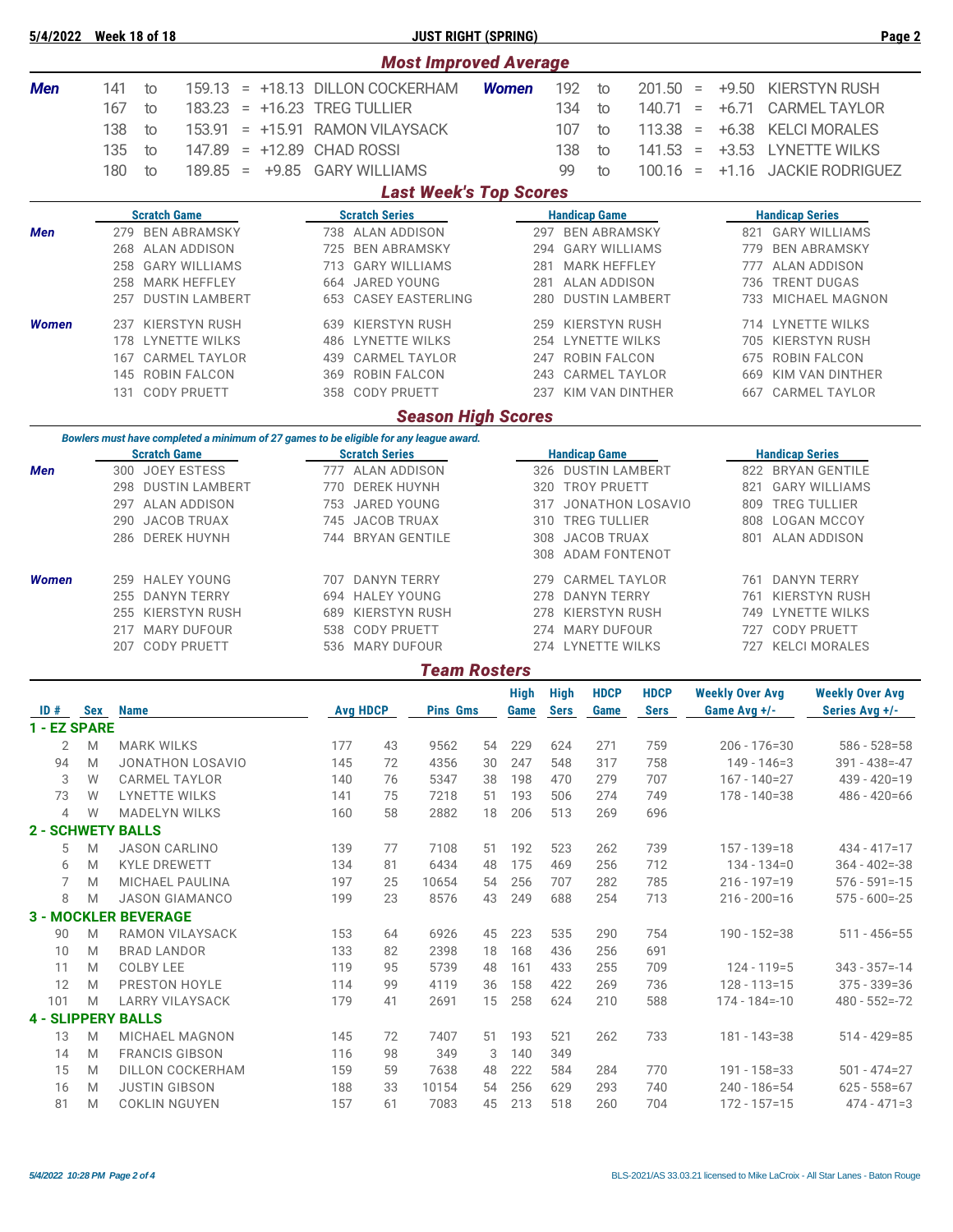| 5/4/2022                  |     | <b>Week 18 of 18</b>                |                 |             | <b>JUST RIGHT (SPRING)</b> |    |                     |                            |                     |                            | Page 3                                 |                                                                              |
|---------------------------|-----|-------------------------------------|-----------------|-------------|----------------------------|----|---------------------|----------------------------|---------------------|----------------------------|----------------------------------------|------------------------------------------------------------------------------|
| ID#                       | Sex | <b>Name</b>                         | <b>Avg HDCP</b> |             | <b>Pins Gms</b>            |    | <b>High</b><br>Game | <b>High</b><br><b>Sers</b> | <b>HDCP</b><br>Game | <b>HDCP</b><br><b>Sers</b> | <b>Weekly Over Avg</b><br>Game Avg +/- | <b>Weekly Over Avg</b><br>Series Avg +/-                                     |
| 5 - SPLIT ON IT           |     |                                     |                 |             |                            |    |                     |                            |                     |                            |                                        |                                                                              |
| 18                        | M   | RAFAEL BERRIO                       | 157             | 61          | 7415                       | 47 | 196                 | 527                        | 259                 | 713                        | $190 - 156 = 34$                       | $527 - 468 = 59$                                                             |
| 19                        | M   | <b>BRETT LEBLANC</b>                | 160             | 58          | 8169                       | 51 | 221                 | 556                        | 284                 | 742                        | $157 - 161 = -4$                       | $417 - 483 = -66$                                                            |
| 20                        | M   | <b>DOD BERRIO</b>                   | 158             | 60          | 8100                       | 51 | 205                 | 560                        | 266                 | 743                        | $178 - 158 = 20$                       | $481 - 474 = 7$                                                              |
| 80                        | M   | <b>JORDAN BECNEL</b>                | 183             | 37          | 3846                       | 21 | 258                 | 663                        | 303                 | 798                        | $193 - 186 = 7$                        | $485 - 558 = -73$                                                            |
| 89                        | M   | <b>TED AMAR</b>                     | 124             | 90          | 2996                       | 24 | 204                 | 484                        | 298                 | 766                        |                                        |                                                                              |
| <b>6 - SIX PACK</b>       |     |                                     |                 |             |                            |    |                     |                            |                     |                            |                                        |                                                                              |
| 21                        | M   | PETER CONNELLY                      | 180             | 40          | 9220                       | 51 | 234                 | 616                        | 260                 | 748                        | $207 - 181 = 26$                       | $515 - 543 = -28$                                                            |
| 22                        | M   | NICK MOORE                          | 175             | 45          | 7878                       | 45 | 243                 | 625                        | 290                 | 769                        | $192 - 174 = 18$                       | $531 - 522 = 9$                                                              |
| 23                        | M   | <b>JACK WHITE</b>                   | 177             | 43          | 9048                       | 51 | 257                 | 638                        | 295                 | 752                        | $163 - 179 = -16$                      | $447 - 537 = -90$                                                            |
| 24                        | M   | <b>CASEY EASTERLING</b>             | 209             | 14          | 9439                       | 45 | 269                 | 734                        | 289                 | 788                        | $256 - 209 = 47$                       | $653 - 627 = 26$                                                             |
| 88                        |     |                                     | 179             |             |                            |    | 223                 | 625                        | 236                 |                            |                                        |                                                                              |
|                           | M   | <b>MORRIS ALEXANDER</b>             |                 | 41          | 2693                       | 15 |                     |                            |                     | 640                        |                                        |                                                                              |
| <b>7 - LINT LICKERS</b>   |     |                                     |                 |             |                            |    |                     |                            |                     |                            |                                        |                                                                              |
| 74                        | M   | <b>EVAN BENEZECH</b>                | 174             | 45          | 7326                       | 42 | 248                 | 572                        | 290                 | 692                        | $229 - 174 = 55$                       | $523 - 522 = 1$                                                              |
| 26                        | M   | <b>JONATHAN BUCKLES</b>             | 103             | 109         | 4036                       | 39 | 159                 | 373                        | 268                 | 658                        | $111 - 103 = 8$                        | $303 - 309 = -6$                                                             |
| 27                        | M   | <b>GARY WILLIAMS</b>                | 189             | 32          | 7404                       | 39 | 258                 | 713                        | 294                 | 821                        | 258 - 185=73                           | $713 - 555 = 158$                                                            |
| 28                        | W   | <b>DANYN TERRY</b>                  | 200             | 22          | 6414                       | 32 | 255                 | 707                        | 278                 | 761                        |                                        |                                                                              |
| 97                        | W   | <b>LAUREN BUCKLES</b>               | 139             | 77          | 836                        | 6  | 178                 | 470                        |                     |                            |                                        |                                                                              |
| <b>8 - GUTTER GANG</b>    |     |                                     |                 |             |                            |    |                     |                            |                     |                            |                                        |                                                                              |
| 29                        | W   | <b>CODY PRUETT</b>                  | 152             | 65          | 8228                       | 54 | 207                 | 538                        | 268                 | 727                        | $131 - 154 = -23$                      | $358 - 462 = -104$                                                           |
| 30                        | W   | LINDSAY CORONA                      | 115             | 99          | 2419                       | 21 | 148                 | 367                        | 237                 | 664                        |                                        |                                                                              |
| 75                        | M   | <b>JOSH CORONA</b>                  | 165             | 54          | 3468                       | 21 | 237                 | 573                        | 272                 | 707                        |                                        |                                                                              |
| 32                        | M   | <b>TROY PRUETT</b>                  | 177             | 43          | 9602                       | 54 | 275                 | 640                        | 320                 | 775                        | $203 - 177 = 26$                       | $549 - 531 = 18$                                                             |
| 31                        | M   | <b>TANNER WELLS</b>                 | 150             | 67          | 5426                       | 36 | 231                 | 533                        | 288                 | 746                        | $178 - 150 = 28$                       | $452 - 450=2$                                                                |
| 95                        | W   | <b>MALLORY WELLS</b>                | 91              | 120         | 2202                       | 24 | 115                 | 296                        | 236                 | 656                        | $115 - 90 = 25$                        | $293 - 270 = 23$                                                             |
|                           |     |                                     |                 |             |                            |    |                     |                            |                     |                            |                                        |                                                                              |
|                           |     | <b>9 - GUTTER BALLZ DEEP</b>        |                 |             |                            |    |                     |                            |                     |                            |                                        |                                                                              |
| 33                        | M   | RICHARD FRIERSON                    | 205             | 18          | 4313                       | 21 | 248                 | 672                        | 267                 | 729                        |                                        |                                                                              |
| 34                        | M   | <b>DUSTIN LAMBERT</b>               | 199             | 23          | 10188                      | 51 | 298                 | 692                        | 326                 | 776                        | $257 - 199 = 58$                       | $599 - 597 = 2$                                                              |
| 35                        | M   | <b>CHRIS NGUYEN</b>                 | 185             | 36          | 6131                       | 33 | 236                 | 614                        | 264                 | 725                        | $222 - 183 = 39$                       | $614 - 549 = 65$                                                             |
| 36                        | M   | <b>LOGAN MCCOY</b>                  | 203             | 19          | 11007                      | 54 | 268                 | 736                        | 292                 | 808                        | $225 - 204 = 21$                       | $598 - 612 = -14$                                                            |
| 76                        | M   | PHIL GODLEY                         | 198             | 24          | 5350                       | 27 | 258                 | 630                        | 277                 | 706                        |                                        |                                                                              |
| 91                        | M   | <b>IAN GILESKI</b>                  | 190             | 31          | 571                        | 3  | 200                 | 571                        |                     |                            |                                        |                                                                              |
| 99                        | M   | <b>JORDAN AMEDEE</b>                | 192             | 29          | 2892                       | 15 | 267                 | 666                        | 303                 | 774                        |                                        |                                                                              |
| <b>10 - CALI 2 LA</b>     |     |                                     |                 |             |                            |    |                     |                            |                     |                            |                                        |                                                                              |
| 77                        | M   | <b>TRENT DUGAS</b>                  | 134             | 81          | 6860                       | 51 | 184                 | 487                        | 268                 | 736                        | $184 - 132 = 52$                       | 487 - 396=91                                                                 |
| 38                        | M   | <b>JAMES DEVAULL</b>                | 193             | 28          | 10466                      | 54 | 267                 | 701                        | 295                 | 785                        | $205 - 194 = 11$                       | $561 - 582 = -21$                                                            |
| 39                        | M   | <b>DON BLACK</b>                    | 206             | 17          | 11175                      | 54 | 268                 | 729                        | 289                 | 777                        | $246 - 206 = 40$                       | $625 - 618 = 7$                                                              |
| 40                        | M   | <b>MARK HEFFLEY</b>                 | 199             | 23          | 10778                      |    | 54 265              | 717                        | 288                 | 783                        | $258 - 199 = 59$                       | $581 - 597 = -16$                                                            |
|                           |     | <b>11 - POCKET POUNDERS</b>         |                 |             |                            |    |                     |                            |                     |                            |                                        |                                                                              |
|                           |     |                                     |                 |             |                            |    |                     |                            |                     |                            |                                        |                                                                              |
| 41                        | M   | <b>JACOB TRUAX</b>                  | 205             | 18          | 11104                      | 54 | 290                 | 745                        | 308                 | 799                        | $209 - 206 = 3$                        | $572 - 618 = -46$                                                            |
| 42                        | M   | <b>ADAM FONTENOT</b>                | 175             | 45          | 8957                       | 51 | 256                 | 612                        | 308                 | 768                        | $191 - 175 = 16$                       | $512 - 525 = -13$                                                            |
| 43                        | M   | <b>BRYAN GENTILE</b>                | 199             | 23          | 10185                      | 51 | 277                 | 744                        | 303                 | 822                        | $210 - 199 = 11$                       | $597 - 597 = 0$                                                              |
| 44                        | M   | <b>ALAN ADDISON</b>                 | 212             | 11          | 11483                      | 54 | 297                 | 777                        | 305                 | 801                        | $268 - 210 = 58$                       | 738 - 630=108                                                                |
|                           |     | 12 - 3 SPLITS & A DEADWOOD          |                 |             |                            |    |                     |                            |                     |                            |                                        |                                                                              |
| 78                        | W   | <b>KELCI MORALES</b>                | 113             | 100         | 5102                       | 45 | 159                 | 410                        | 260                 | 727                        | $123 - 113 = 10$                       | $320 - 339 = -19$                                                            |
| 46                        | M   | <b>MATT TIERNEY</b>                 | 169             | 50          | 9159                       | 54 | 217                 | 566                        | 268                 | 716                        | $204 - 169 = 35$                       | $490 - 507 = -17$                                                            |
| 47                        | W   | <b>MARY DUFOUR</b>                  | 158             | 60          | 5696                       | 36 | 217                 | 536                        | 274                 | 710                        |                                        |                                                                              |
| 48                        | W   | KIERSTYN RUSH                       | 201             | 21          | 10881                      | 54 | 255                 | 689                        | 278                 | 761                        | $237 - 200 = 37$                       | $639 - 600 = 39$                                                             |
| 13 - LOAD N ROLL          |     |                                     |                 |             |                            |    |                     |                            |                     |                            |                                        |                                                                              |
| 82                        | M   | <b>CHAD ROSSI</b>                   | 147             | 70          | 6655                       | 45 | 199                 | 523                        | 274                 | 739                        | $167 - 147 = 20$                       | $459 - 441 = 18$                                                             |
| 83                        | M   | <b>ALLEN CROCHET</b>                | 156             | 62          | 8471                       | 54 | 238                 | 537                        | 301                 | 726                        | 177 - 155=22                           | $521 - 465 = 56$                                                             |
|                           |     |                                     |                 |             |                            |    | 211                 | 551                        |                     |                            |                                        |                                                                              |
| 84                        | M   | <b>GREG CROWELL</b>                 | 153             | 64          | 8312                       | 54 |                     |                            | 276                 | 746                        | $171 - 153 = 18$                       | $468 - 459=9$                                                                |
| 85                        | M   | <b>TREG TULLIER</b>                 | 183             | 37          | 8795                       | 48 | 257                 | 671                        | 310                 | 809                        |                                        |                                                                              |
| <b>14 - TIGER STRIXES</b> |     |                                     |                 |             |                            |    |                     |                            |                     |                            |                                        |                                                                              |
| 53                        | M   | <b>SCOTT GILREATH</b>               | 145             | 72          | 6568                       | 45 | 186                 | 499                        | 255                 | 715                        | $171 - 146 = 25$                       | $423 - 438 = -15$                                                            |
| 54                        | M   | <b>CHRIS PREJEAN</b>                | 182             | 38          | 9838                       | 54 | 245                 | 660                        | 267                 | 741                        | $216 - 181 = 35$                       | $562 - 543 = 19$                                                             |
| 55                        | M   | JARED YOUNG                         | 209             | 14          | 10055                      | 48 | 279                 | 753                        | 292                 | 709                        | $254 - 208 = 46$                       | $664 - 624 = 40$                                                             |
| 56                        | M   | <b>BEN ABRAMSKY</b>                 | 207             | 16          | 10568                      | 51 | 279                 | 735                        | 297                 | 792                        | 279 - 205 = 74                         | $725 - 615 = 110$                                                            |
|                           |     | 15 - THE 4-CHEESE PIZZA             |                 |             |                            |    |                     |                            |                     |                            |                                        |                                                                              |
| 57                        | M   | <b>DEREK HUYNH</b>                  | 216             | 8           | 11049                      | 51 | 286                 | 770                        | 293                 | 797                        | $201 - 218 = -17$                      | $579 - 654 = -75$                                                            |
| 58                        | M   | TOM VU                              | 166             | 53          | 8492                       | 51 | 224                 | 570                        | 278                 | 732                        | $195 - 166 = 29$                       | $524 - 498 = 26$                                                             |
| 59                        | M   | <b>ANTHONY RUSSO</b>                | 210             | 13          | 10724                      | 51 | 269                 | 734                        | 275                 | 753                        | $212 - 210=2$                          | $602 - 630 = -28$                                                            |
| 60                        | M   | <b>JOEY ESTESS</b>                  | 225             | $\mathbf 0$ | 12172                      | 54 | 300                 | 743                        | 301                 | 743                        | $226 - 226 = 0$                        | $646 - 678 = -32$                                                            |
|                           |     |                                     |                 | 0           |                            |    |                     |                            |                     |                            |                                        |                                                                              |
|                           |     | 5/4/2022 10:28 AM Page 3560 RY SNEE | bk234           |             | 1397                       | 6  | 266                 | 735                        |                     |                            |                                        | BLS-2021/AS 33.03.21 licensed to Mike LaCroix - All Star Lanes - Baton Rouge |